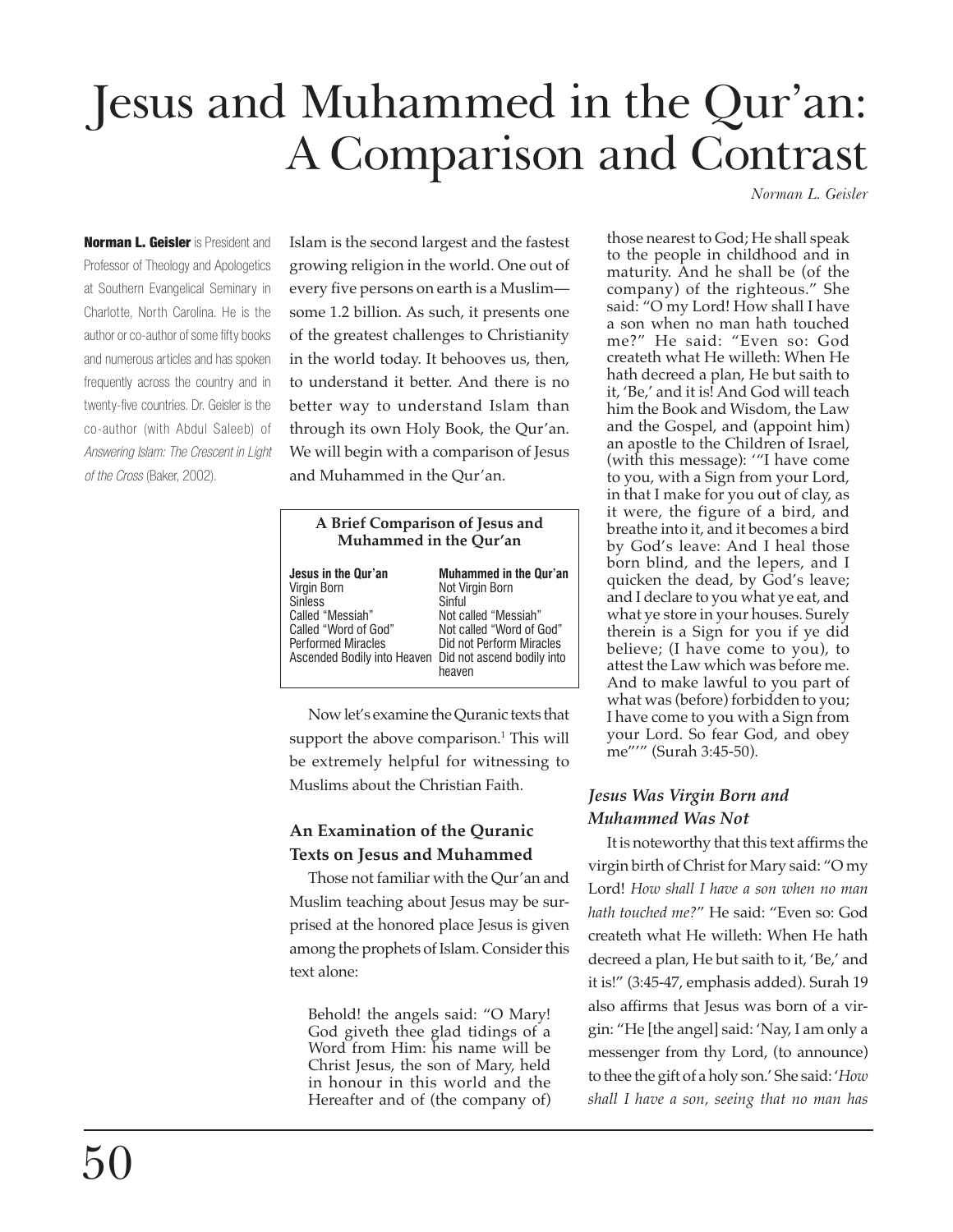*touched me, and I am not unchaste?'* He said: 'So (it will be): Thy Lord saith, "That is easy for Me: and (We wish) to appoint him as a Sign unto men and a Mercy from Us": It is a matter (so) decreed'" (19:19-21, emphasis added).

Nowhere in the Qur'an is a supernatural conception of Muhammed recorded. In fact, both his father (Abdullah) and mother (Aminah) are known from the history of Islam. Muhammed's birth was as natural as any mortal since Adam.

## *Jesus Is Sinless and Muhammed Is Not*

In the nearly one hundred references to Jesus in the Qur'an, never once does it refer to him as committing a sin. Indeed, he is called a "righteous" prophet (6:85). His sinlessness can be inferred from His virgin birth which the Qur'an affirms (implies Jesus' sinlessness, as does His title of "Messiah" [cf. Isa 53:5, 9]). Further, the "Book" or Bible2 to which Muhammed referred his antagonist (see Surah 4:171; 5:46), speaks of Christ as sinless (2 Cor 5:21; Heb 4:15; 1 Pet 1:19; 1 John 3:3).

In contrast to the sinlessness of Jesus, Muhammed is repeatedly said to have sinned. In Surah 47 the prophet is told to ask God to forgive his faults. We read, "Know, therefore, that there is no god but God, and *ask forgiveness for thy fault*, and for the men and women who believe: for God knows how ye move about and how ye dwell in your homes" (47:19, emphasis added). Again, we read of God saying to Muhammed: "*That God may forgive thee thy faults* of the past and those to follow; fulfil His favour to thee; and guide thee on the Straight Way" (48:2, emphasis added). In fact, Muhammed is rebuked by God for his sin in Surah 33 which affirms, "It is not fitting for a Believer, man or woman, when

a matter has been decided by God and His Apostle to have any option about their decision: if any one disobeys God and His Apostle, *he is indeed on a clearly wrong Path*." But "*thou didst hide in thy heart that which God was about to make manifest***:** thou didst fear the people, but it is more fitting that thou shouldst fear God.... And God's command must be fulfilled" (33:36-38, emphasis added).

# *Jesus Is Called the "Messiah" and Muhammed Is Not*

Jesus is called Messiah (Christ) eleven times in the Qur'an. Surah 3:45 declares, "Behold! the angels said: 'O Mary! God giveth thee glad tidings of a Word from Him: his name will be *Christ [Messiah]* Jesus, the son of Mary, held in honour in this world and the Hereafter and of (the company of) those nearest to God.'" Again we read: "That they said (in boast), 'We killed *Christ [Messiah]* Jesus the son of Mary, the Apostle of God';—but they killed him not, nor crucified him, but so it was made to appear to them..." (4:157). Later in verse 171 it adds, "O People of the Book! Commit no excesses in your religion: Nor say of God aught but the truth. *Christ [Messiah]* Jesus the son of Mary was (no more than) an apostle of God..." (see also 5:72, 75; 9:30, 31).

Nowhere in the Qur'an is Muhammed called Messiah. He is merely called an "apostle" or "prophet" of God. For example, "And remember, Jesus, the son of Mary, said: 'O Children of Israel! I am the *apostle* of God (sent) to you, confirming the Law (which came) before me, and giving Glad Tidings of an *Apostle* to come after me, whose name shall be Ahmad [Muhammed]'" (61:6, emphasis added). Elsewhere Muhammed is called a "prophet" (cf. 7:158; 33:45). Indeed, he is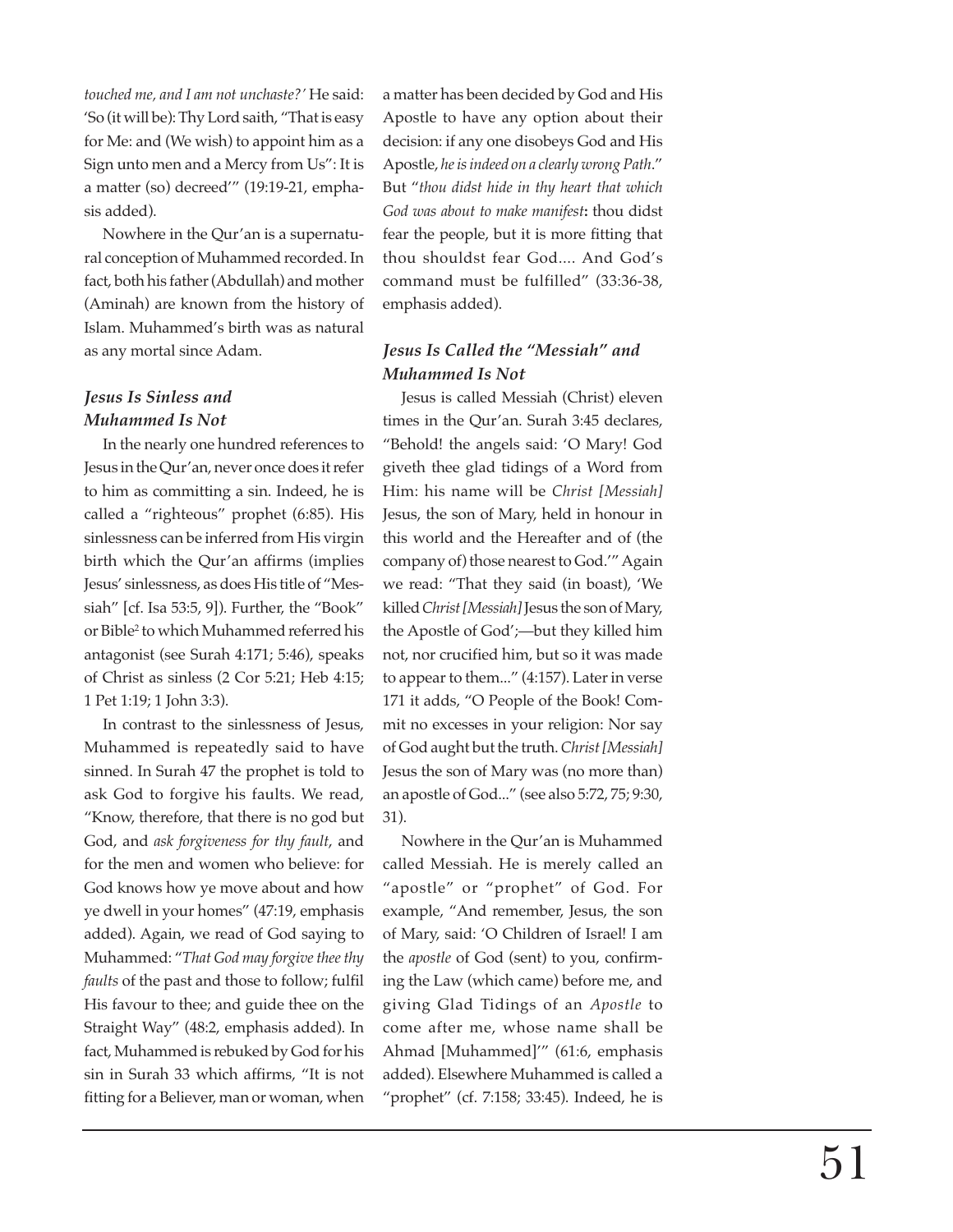considered the last of the prophets: "Muhammad is not the father of any of your men, but (he is) the Apostle of God, and *the Seal of the Prophets*: and God has full knowledge of all things" (33:45, emphasis added). Thus, he is affectionately labeled "the prophet" by Muslims. Nowhere is Muhammed honored with the title "Messiah" as Jesus is.

# *Jesus Is Called the "Word of God" and Muhammed Is Not*

 In the Qur'an Jesus is referred to as the "Word of God." It speaks of "Christ Jesus the son of Mary" who was "*His [God's] Word*" (4:171). Again, "Behold! the angels said: 'O Mary! God giveth thee glad tidings of *a Word from Him*: his name will be Christ Jesus, the son of Mary, held in honour in this world and the Hereafter and of (the company of) those nearest to God'" (3:45, emphasis added). Of course, Muslims do not believe He is the eternal Word of God as Christians do (John 1:1; cf. Rev 19:13), since they believe it is untenable to affirm God has an eternal Son. For "Behold! Allah will say: 'O Jesus the son of Mary! Didst thou say unto men, worship me and my mother as gods in derogation of Allah?' He will say: 'Glory to Thee! never could I say what I had no right (to say). Had I said such a thing, thou wouldst indeed have known it'" (Surah 5:116). Again, "They say: 'God hath begotten a son!'—Glory be to Him! He is self-sufficient! His are all things in the heavens and on earth! No warrant have ye for this! Say ye about God what ye know not?" (10:68).

Muslims believe that it is not only spiritually repugnant (5:17; 9:30)3 but also rationally incoherent to speak of an eternal Father and an eternal Son. Repeatedly the Qur'an declares "Allah has no partners" (7:145; 41:47). However, there is an inherent inconsistency here since many Muslims believe that the Qur'an is eternal and yet is not identical to Allah. Why then cannot Jesus be the eternal Word, a perfect expression of God and yet not identical to the Father? For example, they believe the Qur'an is the eternal Speech of God, existing in the Mind of God from all eternity. Surah 85:21-22 declares, "Nay, this is a Glorious Qur'an, (Inscribed) in a Tablet Preserved! [in heaven]." And in Surah 43:3-4, we read, "We have made it a Qur'an in Arabic, that ye may be able to understand (and learn wisdom). And verily, it is in the Mother of the Book, in Our Presence, high (In dignity), full of wisdom" (cf. 13:39). This eternal Original is the template of the earthly book we know as the Qur'an. So, while Muslims insist the Qur'an is uncreated and perfectly expresses the mind of God, yet they acknowledge that the Qur'an is not identical to the essence of God.

Some Muslim scholars even liken the Qur'an to the Divine Logos view of Christ, held by orthodox Christians. As Professor Yusuf K. Ibish stated of the Qur'an, "it is not a book in the ordinary sense, nor is it comparable to the Bible, either the Old or New Testaments. It is an expression of Divine Will. If you want to compare it with anything in Christianity, you must compare it with Christ Himself." He adds, "Christ was the expression of the Divine among men, the revelation of the Divine Will. That is what the Qur'an is."4 But if this is so, then it is not incoherent to speak about Christ the "Word of God" as also being God. However understood, no such special title as "Word of God" is given to Muhammed in the Qur'an.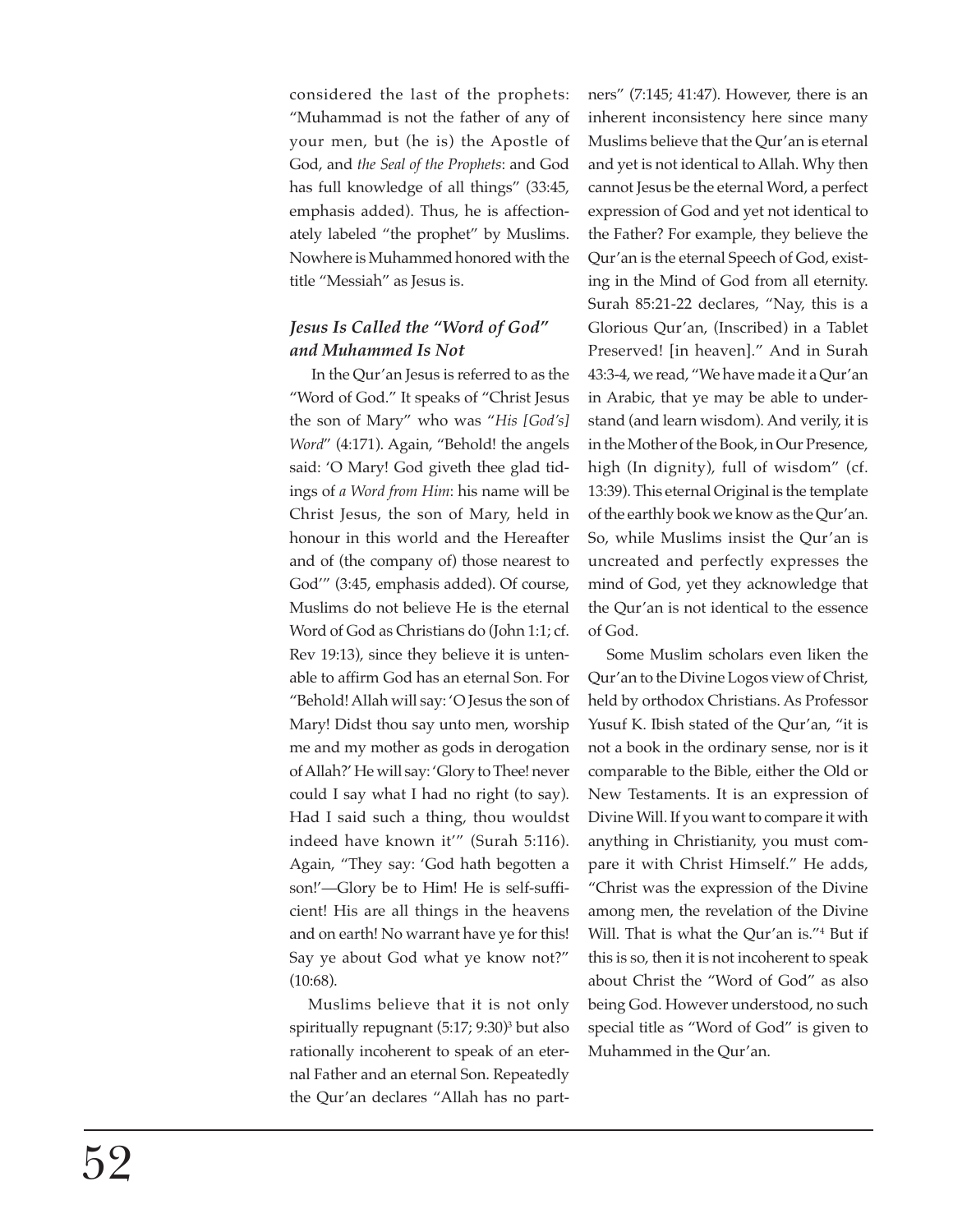## *Jesus Performed Miracles and Muhammed Did Not*

The Jesus of the Qur'an performed many miracles including resurrecting the dead. Surah 3:49 declares of Jesus, "And (appoint him) an apostle to the Children of Israel, (with this message): '"*I have come to you, with a Sign from your Lord, in that I make for you out of clay, as it were, the figure of a bird, and breathe into it, and it becomes a bird by God's leave: And I heal those born blind, and the lepers, and I quicken the dead***,** by God's leave"'" (emphasis added). Again we read, "And remember, Jesus, the son of Mary, said: 'O Children of Israel! I am the apostle of God (sent) to you, confirming the Law (which came) before me, and giving glad Tidings of an Apostle to come after me, whose name shall be Ahmad.' But when *he came to them with Clear Signs*, they said, 'this is evident sorcery!'" (61:6, emphasis added).

 While Jesus' "signs" included everything from creating life to raising the dead, Muhammed did none of these. Indeed, many Quranic texts inform us that Muhammed refused to perform miracles, even though he acknowledged that other prophets before him had done so to prove their prophetic credentials. Surah 3 records, "They (also) said: 'God took our promise not to believe in an apostle unless He showed us a sacrifice consumed by Fire (From heaven).' Say: 'There came to you apostles before me, with clear Signs and even with what ye ask for: why then did ye slay them, if ye speak the truth?' Then if they reject thee, so were rejected apostles before thee, who came with Clear Signs, Books of dark prophecies, and the Book of Enlightenment" (3:183-184; cf. 4:153; 6:8-9; 17:90-93).

Muhammed even admitted that God performed miracles through prophets like

Moses before him, saying, "To Moses We did give Nine Clear Signs" (17:101). And, of course, he acknowledged that Jesus even created life and raised the dead, but his response was the same: Read the Qur'an; this is my sign from God (see 17:102-108). But there is nothing miraculous about the Qur'an as a book that could not also be said about other books, like the Bible, that claim to come from God.5 The truth is that truth is not determined by how beautifully it is expressed.

In one place Muhammed used the excuse that he did not do miracles because the people who saw miracles did not believe anyway. He said, "We refrain from sending the signs, only because the men of former generations treated them as false" (17:59). He added elsewhere, "They swear their strongest oaths by God, that if a (special) sign came to them, by it they would believe. Say: 'Certainly (all) signs are in the power of God: but what will make you (Muslims) realize that (even) if (special) signs came, they will not believe'"? (6:109).

 But this is an insufficient response since (1) some did believe because of Jesus' miracles; (2) those who do not believe are even more responsible for not doing so because they saw miracles (Matt 12:40-41); and (3) if miracles do not work, then why did Muhammed offer another alleged miracle (the Qur'an) to them as proof his message was from God?

Even more strange, Muhammed calls those who reject his "signs" persons who are "dumb" because God "willeth" them to be so: "They say: 'Why is not a sign sent down to him from his Lord?' Say: 'God hath certainly power to send down a sign: but most of them understand not.... Those who reject our signs are deaf and dumb, in the midst of darkness profound: whom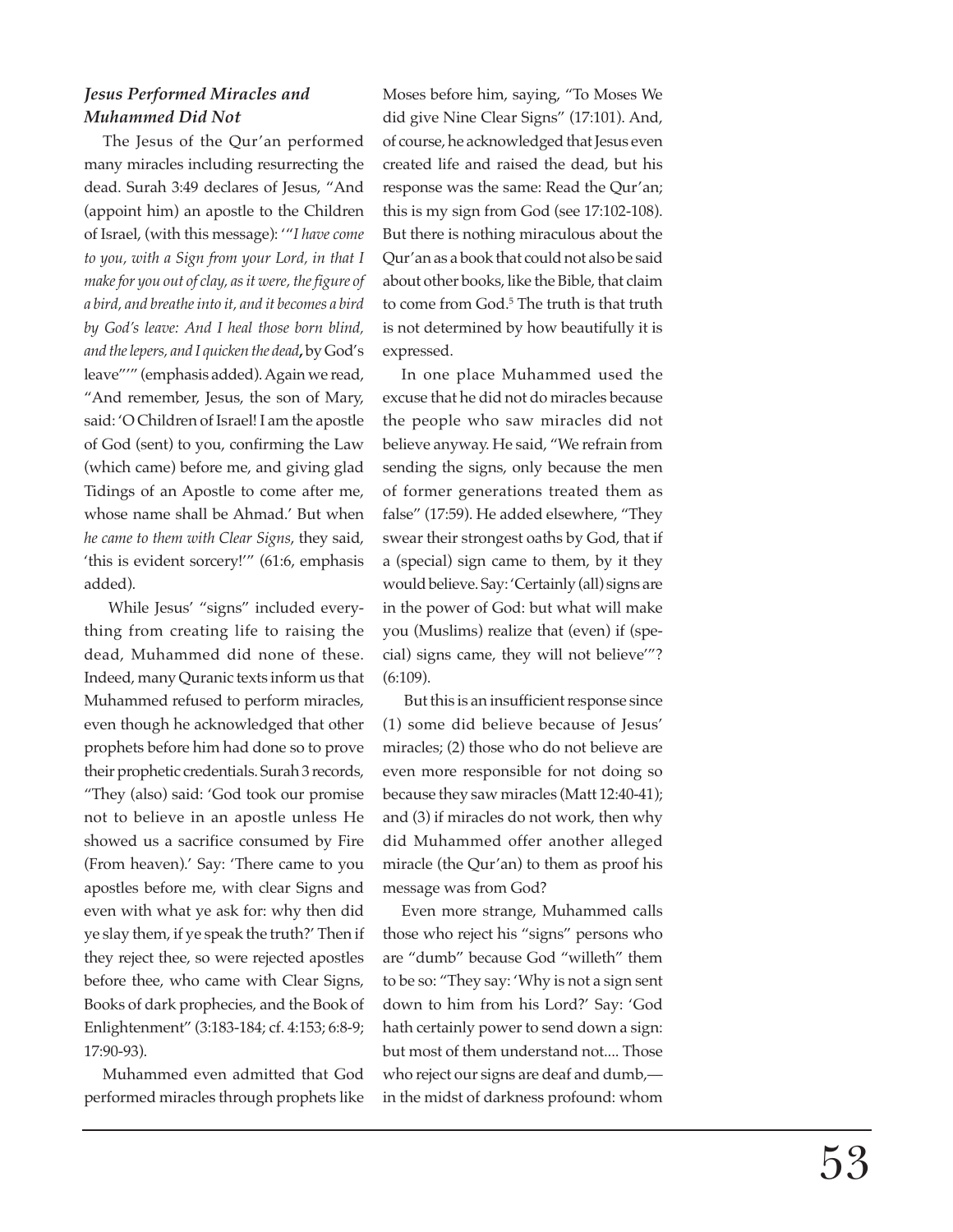God willeth, He leaveth to wander: whom He willeth, He placeth on the way that is straight'" (Surah 6:37, emphasis added).

# *Jesus Ascended Bodily into Heaven and Muhammed Did Not*

According to the Qur'an, Jesus is also said to have ascended bodily into heaven. This is based on texts like Surah 3:55 which affirms that "Behold! God said: 'O Jesus! I will take thee and *raise thee to Myself* and clear thee (of the falsehoods) of those who blaspheme; I will make those who follow thee superior to those who reject faith, to the Day of Resurrection'" (emphasis added). Surah 4:157-158 adds: "That they said (in boast), 'We killed Christ Jesus the son of Mary, the Apostle of God';—but they killed him not, nor crucified him, but so it was made to appear to them, and those who differ therein are full of doubts, with no (certain) knowledge, but only conjecture to follow, for of a surety they killed him not:—Nay**,** *God raised him up unto Himself***;** and God is Exalted in Power, Wise" (emphasis added). Jesus did not die on the cross. Rather, God "raised him up unto Himself," that is he ascended bodily into heaven without dying. After Jesus returns to earth he will die and then rise in the general resurrection with all other people. In Surah 19:33 Jesus (Isa) says: "So peace is on me the day I was born, *the day that I die*, *and the day that I shall be raised up to life (again)*" (emphasis added)!

Unlike Jesus, Muhammed never bodily ascended into heaven. Some mistakenly believe that He did based on Surah 17:1 which says, "Glory to (God) Who did take His servant for a Journey by night from the Sacred Mosque to the farthest Mosque, whose precincts We did bless,—in order that We might show him some of Our Signs." However, even some noted Muslim scholars reject this interpretation, pointing out that this "Journey by night" was only a—"vision" as the text says it was (17:60). Both Yusuf Ali and Muhammed Ali, noted Muslim commentators, understand it as a vision.<sup>6</sup> In any event, it is indisputable that Muhammed never had a permanent bodily ascension since his body is entombed in Mecca where faithful Muslims make their life-time pilgrimage to pay homage to him.

Furthermore, his "night journey" was called a "Miraj" from which we get our word "mirage," The great Muslim scholar and translator of the Qur'an, Yusuf Ali, calls it a "mystic Vision" and "mystic story."7 If Muhammed had ascended bodily, he would have to have had an immortal body which cannot die, as the Qur'an says He will when he returns (19:33).

## *Other Unique Features of Jesus*

Jesus spoke at His birth (19:29, 30). He had supernatural knowledge (3:49). He is blessed (19:31). He was endowed with the Holy Spirit (4:171). He is called "Spirit of Him [God]," meaning not the Holy Spirit but (as Ali translates it) "a Spirit proceeding from Him [God]" (4:171). But even so, this is a distinctive designation of Christ indicating that He was a being of special spiritual significance that was sent from God. He also was to be given "honour in this world and the Hereafter and of (the company of) those nearest to God; an honored place in heaven among those closest to God" (3:45).

# **An Evaluation of the Evidence from the Qur'an**

We begin our evaluation by noting the many common teachings between Muslims and Christians about Christ. Then, attention will be drawn to the tension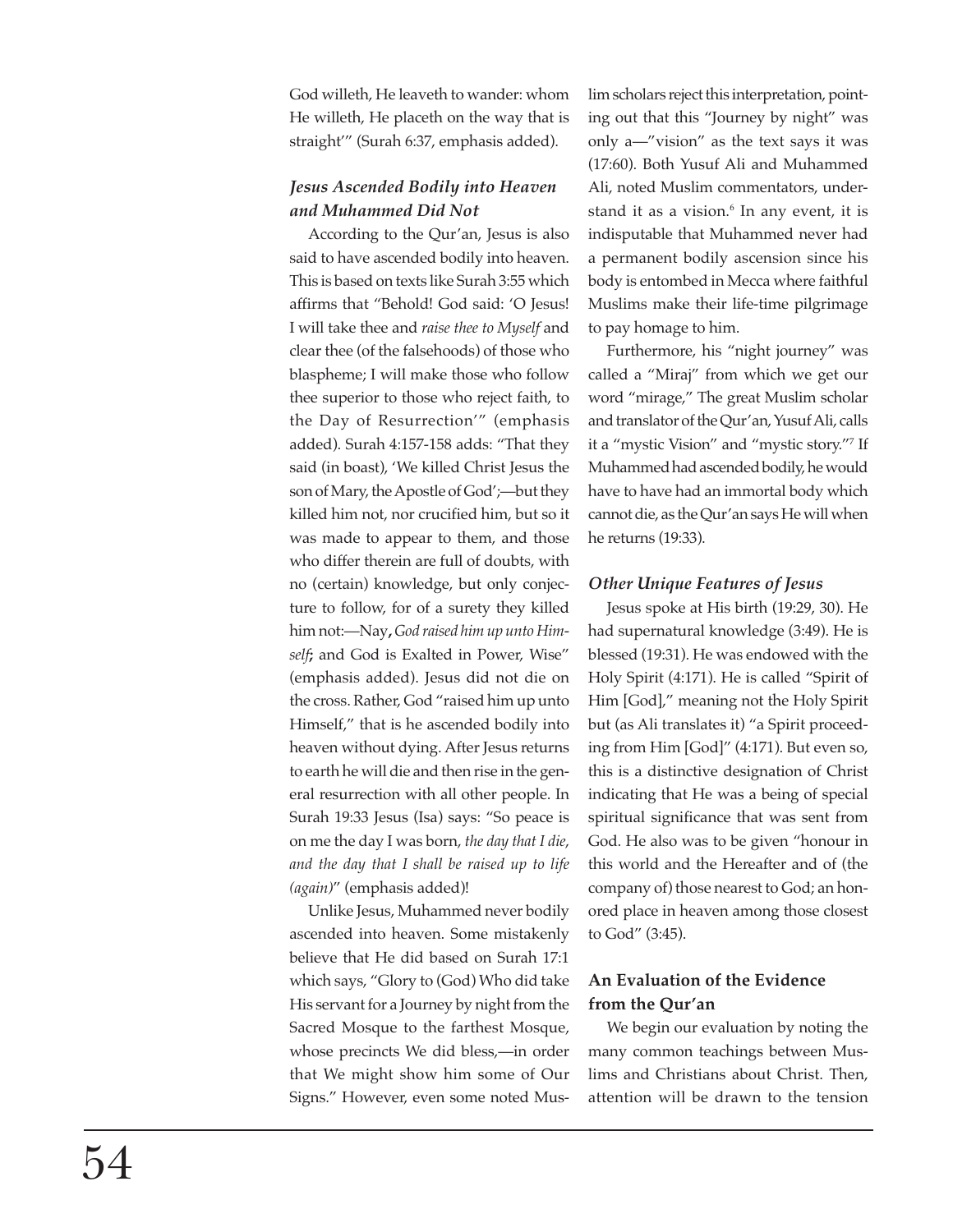between the superiority granted to Muhammed by Islam (by claiming he is the last and "seal" of the prophets) in light of the obvious superiority given to Christ in character, titles, and actions in the Qur'an.

#### *The Common Ground*

There is indeed much common ground in communicating with Muslims. Among the more important common doctrines are the following: (1) The belief in one God; (2) the creation of heaven and earth; (3) the sinfulness of mankind; (4) the need for forgiveness; (5) belief in moral absolutes; (6) acknowledgment of revelation from God in the Law (*Taurat*), Psalms (*Zabur*), and Gospels (*Injil*); (7) the belief in prophets of God (including Adam, Noah, Abraham, and Jesus); (8) the virgin birth of Christ; (9) the sinlessness of Christ; (10) that Christ was called the "Messiah"; (11) His bodily ascension into heaven; and (12) His second coming. In the light of this, it is ironic that evangelicals have far more in common with orthodox Muslims than we do with liberal Christians!

Of course, there are many significant differences, since Muslims reject crucial orthodox Christian beliefs such as the Trinity, the deity of Christ, His atoning death,<sup>8</sup> and His bodily resurrection. And since these are at the heart of the gospel which is alone the power of God unto salvation (Rom 1:16) and without which no one can be saved (Rom 10:9; 1 Cor 15:1-7, 17), it follows that we cannot neglect the importance of communicating this message to Muslims. For "there is no other name [than Jesus] under heaven, given among men, whereby we must be saved" (Acts 4:12). And in the presentation of this unique message of salvation, we are aided considerably by the many things the Qur'an affirms about Christ.

#### *A Summary of the Above Evidence*

A summation of the above comparison between Jesus and Muhammed will help bring into focus the superiority of the former. According to the Qur'an, Jesus was sinless, and Muhammed was not. Jesus was virgin born, and Muhammed was not. Jesus was called "Messiah," and Muhammed was not. Jesus was called the "Word of God," and Muhammed was not. Jesus was also called "Spirit of [from] God," but Muhammed was not. Furthermore, Jesus was said to be strengthened by the Holy Spirit. And perhaps most important of all, Jesus performed miracles including raising the dead, while Muhammed refused to do such miracles. Finally, unlike Muhammed, Jesus ascended bodily into heaven, and Muhammed is entombed in Mecca.

# *Other Comparisons between Jesus and Muhammed*

There are a number of other unusual or supernatural things about Christ mentioned in the Qur'an that are not true of Muhammed. Several of these stand out.

#### *Jesus Spoke at His Birth*

Naturally speaking, no one speaks from the moment of their birth. But according to the Qur'an Jesus did. Surah 19 declares, "At length she brought the (babe) to her people, carrying him (in her arms). They said: 'O Mary! truly an amazing thing hast thou brought!' . . . But as she pointed to the baby, They said: 'How can we talk to one who is a child in the cradle?' He said: 'I am indeed a servant of God: He hath given me revelation and made me a prophet; and He hath made me blessed wheresoever I be, and hath enjoined on me Prayer and Charity as long as I live'.... Such (was) Jesus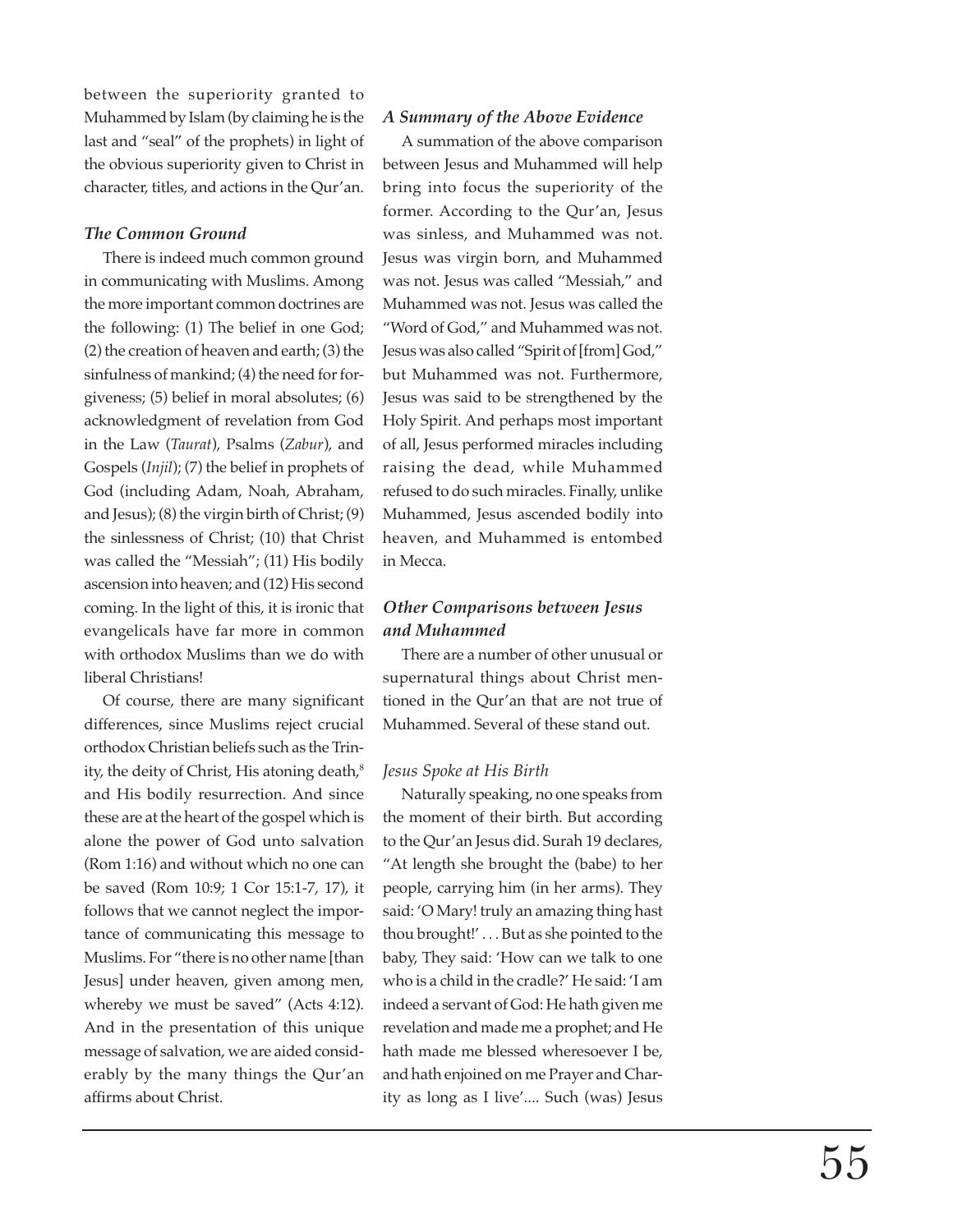the son of Mary: (it is) a statement of truth, about which they (vainly) dispute" (19:27-35).

## *Jesus Created Life*

Another incredible thing the Qur'an attributes to Jesus is the creation of life something only God can do. Twice we read that Jesus gave life to clay birds. Surah 3 records, "And (appoint him) an apostle to the Children of Israel, (with this message): '"I have come to you, with a Sign from your Lord, in that *I make for you out of clay, as it were, the figure of a bird, and breathe into it, and it becomes a bird* by God's leave"'" (3:49, emphasis added). Likewise, Surah 5 asserts, "Then will Allah say: 'O Jesus the son of Mary!... Behold! I taught thee the Book and Wisdom, the Law and the Gospel and behold! *thou makest out of clay, as it were, the figure of a bird, by My leave, and thou breathest into it and it becometh a bird by My leave***,** and thou healest those born blind, and the lepers, by My leave'" (5:110, emphasis added).

 While this kind of miracle is not found in the canonical Gospels but only in the apocryphal Gospel of Thomas, nevertheless, the fact that the Qur'an attributed such supernatural powers to Jesus is amazing. How then can Muhammed, who admittedly never performed any such act, be considered in the same class as Jesus?

# *Jesus Raised the Dead*

Moreover, according to the Qur'an, Jesus raised the dead. We read, "And (appoint him) an apostle to the Children of Israel, (with this message): '"I have come to you, with *a Sign from your Lord, in that... I quicken the dead*, by God's leave"'" (3:49, emphasis added). Again, "Then will Allah say: 'O Jesus the son of Mary! Recount My favour to thee and to thy mother. Behold! I strengthened thee with the holy spirit, so that thou didst speak to the people in childhood and in maturity. Behold!... *And behold! thou bringest forth the dead by My leave*'" (5:110, emphasis added). Even though it is by God's permission that Jesus does this miracle of resurrection, nevertheless, God never gave Muhammed any such powers. Indeed, given the fact that Jesus alone is able to do such feats, it reveals that the traditions about Jesus passed on to Muhammed portray someone who is more than a prophet but is truly the "Messiah" who was confirmed by incredible miracles.

## **Some Concluding Comments**

We will conclude our study with quotations from three noted persons: Blaise Pascal, William Paley, and Muhammed himself.

## *From Blaise Pascal*

The famous French mathematician and philosopher Blaise Pascal summarized the superiority of Christ over Muhammed succinctly:

The Mahometan religion has for a foundation the Koran and Mahomet. But has this prophet, who was to be the hope of the world, been foretold? What sign has he that every other man has not, who chooses to call himself a prophet? What miracle does he himself say that he has done? What mysteries has he taught, even according to his own tradition? Any man can do what Mahomet has done; for he performed no miracles,9 he was not foretold. No man can do what Christ has done.10

It is important to notice in this connection that Jesus was predicted by nearly 113 prophecies,<sup>11</sup> but Muhammed by none.<sup>12</sup> Jesus had no earthly father, but Muhammed had two natural parents. Jesus' name is mentioned ninety-seven times in the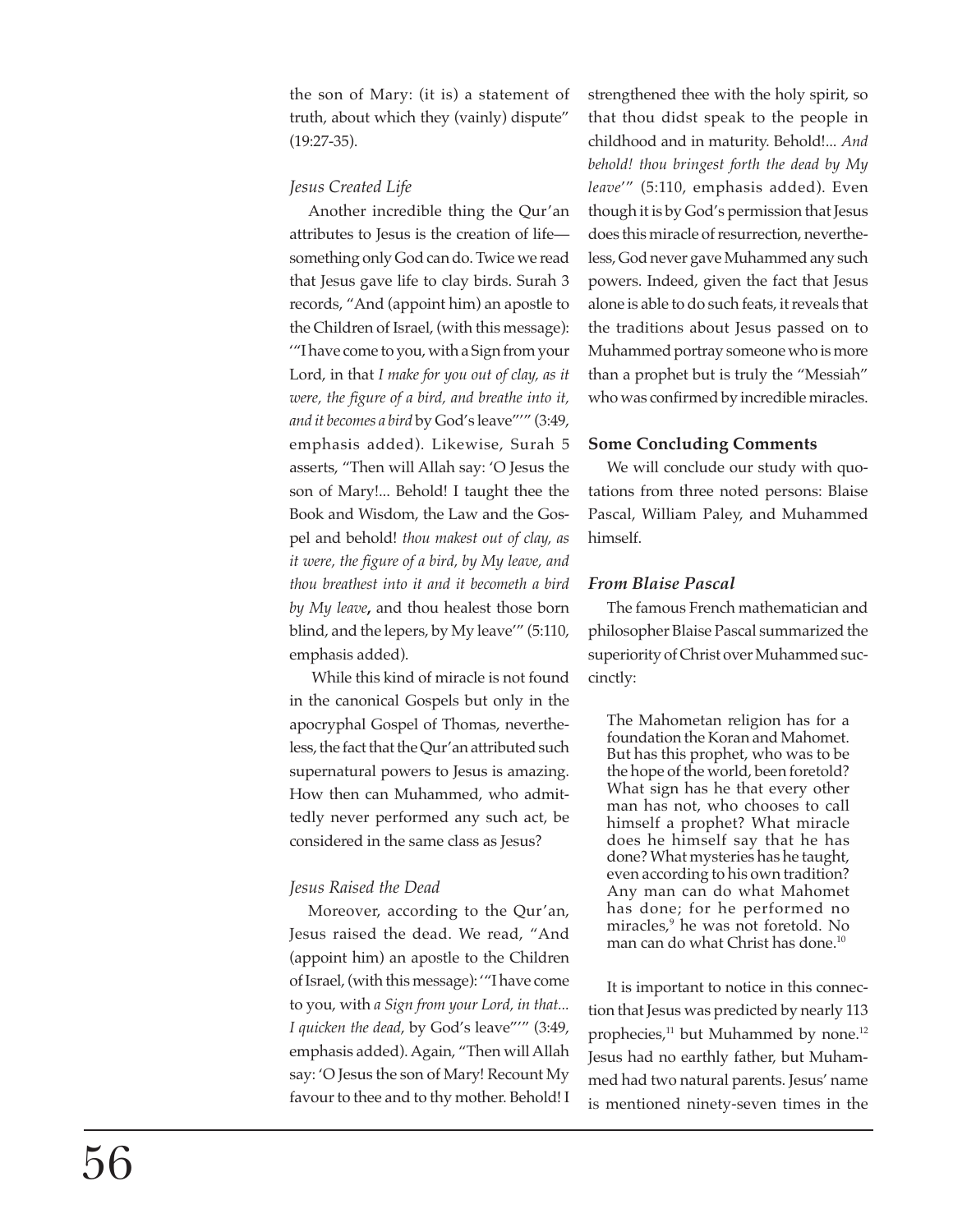Qur'an and Muhammed's name only twenty-five times. Jesus taught peace, and Muhammed waged war. Jesus motivated by love, and Muhammed by fear. Jesus ordered the death of no one, but Muhammed commanded the assassination of hundreds.<sup>13</sup> Jesus never married, and Muhammed had as many as fifteen wives.14 Jesus established only a spiritual kingdom while on earth (John 18:36), and Muhammed established an earthly empire. The early growth of Muhammed's religion was by using the sword on others, while the early growth of Christianity was by others using the sword on it. When Jesus' alleged followers used the sword (in the Crusades) it was contrary to the teaching and example of their Leader, but when Muslims use the sword it is consistent with the teaching and example of their leader.

#### *From William Paley*

The famous Christian apologist William Paley put the contrast between Jesus and Muhammed in these words:

For what are we comparing? A Galilean peasant accompanied by a few fishermen with a conqueror at the head of his army. We compare Jesus, without force, without power, without support, without one external circumstance of attraction or influence, prevailing against the prejudices, the learning, the hierarchy, of his country, against the ancient religious opinions, the pompous religious rites, the philosophy, the wisdom, the authority, of the Roman empire, in the most polished and enlightened period of its existence—with Mahomet making his way amongst Arabs; collecting followers in the mist of conquests and triumphs, in the darkest ages and countries of the world, and when success in arms not only operated by that command of men's wills and persons which attend prosperous undertakings, but was considered as a sure testimony of Divine

approbation. That multitudes, persuaded by this argument, should join the train of a victorious chief; that still greater multitudes should, without any argument, bow down before irresistible power—is a conduct in which we cannot see much to surprise us; in which we can see nothing that resembles the causes by which the establishment of Christianity was effected.15

#### *From Muhammed*

According to the popular contemporary Muslim biographer Haykal, here is how Muhammed originally understood his alleged "revelations":

Stricken with panic, Muhammad arose and asked himself, What did I see? *Did possession of the devil which I feared all along come to pass?* Muhammad looked to his right and his left but saw nothing. For a while he stood there trembling with fear and stricken with awe. *He feared the cave might be haunted* and that he might run away still unable to explain what he saw.<sup>16</sup>

Haykal notes that Muhammed had feared demon possession before, but his wife Khadijah talked him out of it. For "[a]s she did on earlier occasions when *Muhammed feared possession by the devil*, so now stood firm by her husband and devoid of the slightest doubt." Thus "[r]espectfully, indeed reverently, she said to him, 'Joy to my cousin! Be firm. By him who dominates Khadijah's soul I pray and hope that you will be the Prophet of this nation. By God, He will not let you down.'"17

Herein is a final contrast between Muhammed and Jesus. On the one hand, we have Muhammed who at first believed he was demon-possessed and was later talked out of it by the *voice of his wife* who was no doubt ambitious for her husband's success. On the other hand, we have Jesus who knows from the beginning where he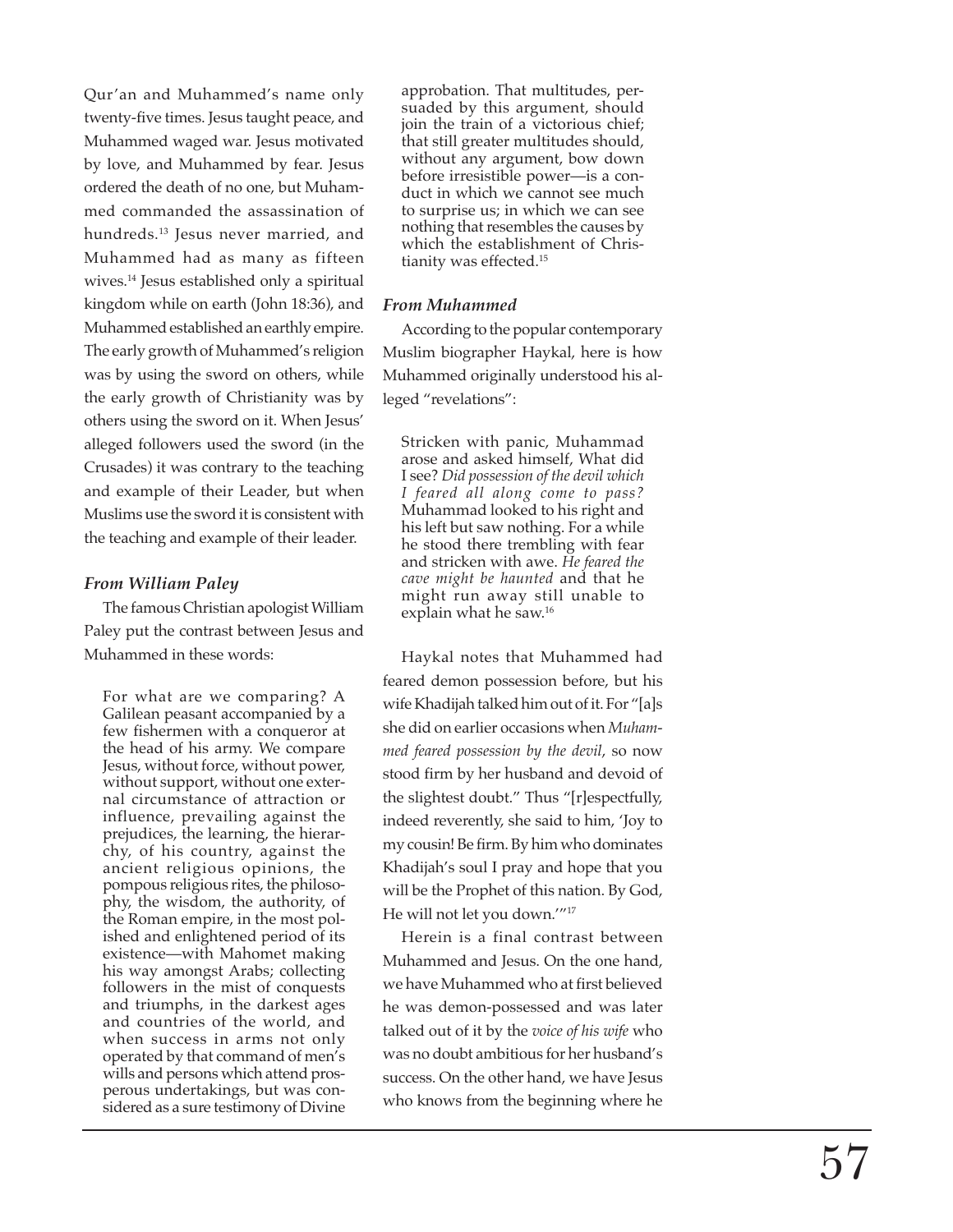came from (Luke 2:49; cf. John 17:5) and who was later confirmed three times to be the Son of God by the *voice of God* (Matt 3:17; 17:5; John 12:28).

## ENDNOTES

1 All citations from the Qur'an come from the Ali translation: Abdullah Yusuf Ali, *The Meaning of the Glorious Qur'an*, 3rd ed. (Cairo, Egypt: Dar Al-Kitab Al-Masri, 1938).

2 Muslims are inconsistent in admitting the Bible of Muhammed's day was a valid source of truth from God and yet claiming, on the other hand, that the Bible has been corrupted. We have abundant manuscript evidence going back centuries before Muhammed demonstrating that the text of the Bible today is substantially the same as it was in Muhammed's day (see N. L. Geisler and William Nix, *General Introduction to the Bible* [Chicago: Moody, 1986] Chapter 22).

3 Muslim moral and spiritual repugnance to the deity of Christ is based largely on a misunderstanding of what it means for Christ to be a "son" of God. They understand it in a physical sense of resulting from a sexual union between God and Mary (see 10:68), rather than in a spiritual sense. There are two Arabic words for "son," one meaning son in a physical sense *(walad)* and one meaning son in a metaphorical or relational sense *(ibn).* In dialogue with Muslims, Christians should use the latter when referring to Christ to avoid misunderstanding. 4 Cited by Charis Waddy, *The Muslim Mind* (London/New York: Longman, 1976) 14. 5 The Muslim claim that the miraculous nature of the Qur'an is found in its beautiful style is insufficient as a test of its divine origin for several reasons: (1) Parts of the Qur'an are poorly constructed (see Ali Dashti, *Twenty Years: A Study of the Prophetic Career of Muhammed* [London: George Allen & Unwin, 1985] 48-49); (2) There was other literature produced in Arabic which equals the Qur'an in beauty (e.g., Mu'allaqat, Magamat, and Hariri), yet Muslims do not consider them inspired. Further, by the same argument Shakespeare should be canonized; (3) Muslims would not accept another book as inspired that opposed monotheism and Muhammed, even if it were more beautiful Arabic; (4) Parts of the Bible (like Isaiah), which Muslims reject, are beautiful literature.

6 See Joseph Gudel, *To Every Muslim an Answer* (unpublished thesis at Simon Greenleaf School of Law, 1982) 80.

7 Ali, 691; and "Introduction" to Surah 1. 8 Muslims reject the death of Christ on *a priori* grounds, not on *a posteriori* evidence which is abundant (see N. L. Geisler, *Answering Islam,* 2nd ed. [Grand Rapids, MI: Baker, 2002] Chapter 11).

9 The Muslim claim that Muhammed performed many miracles lacks credibility because (1) it contradicts the Qur'an in which Muhammed refused to do miracles (3:181-185; 4:153; 6:8-9); (2) it is based on apocryphal stories from the Hadith (traditions) composed one hundred to two hundred years after the time of Muhammed; (3) even many Muslim scholars admit that most of these stories are not true (See Joseph Horowitz, "The Growth of the Mohammed Legend" in *The Moslem World* 10 [1920] 49-58). Of the 300,000 stories collected by Muslim Hadith scholar Bukhari, he admitted there were errors in over 290,000 of them!); (4) none of these alleged miracles fit all the nine criteria laid down by Muslims scholars for a genuine miracle to